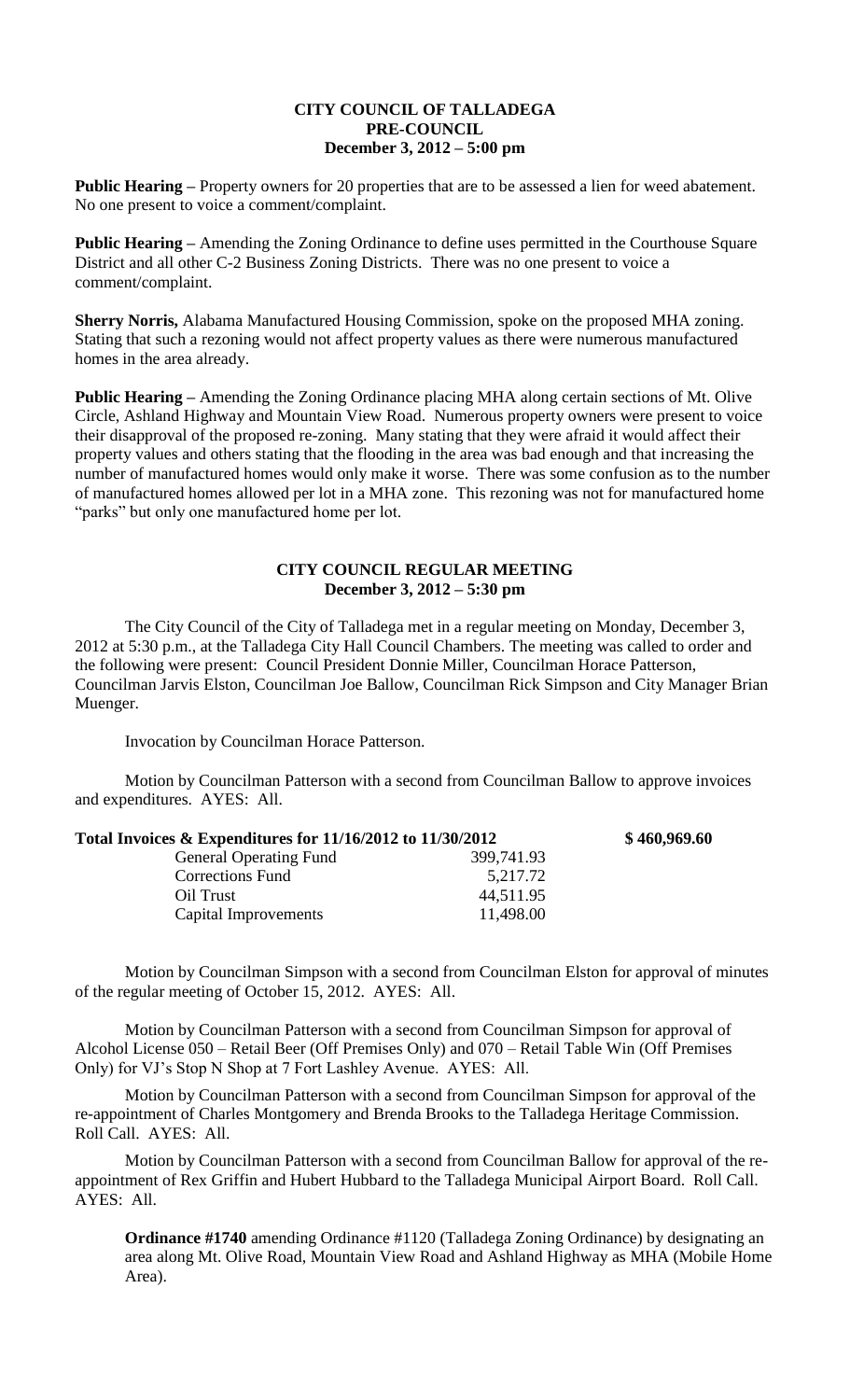Motion by Councilman Simpson with a second from Councilman Patterson to **reject** Ordinance #1740. Roll Call. AYES: All.

**Ordinance #1741** amending Ordinance #1120 (Talladega Zoning Ordinance) Article XV, C-2 Central Business Zoning District Section 1501. Uses Permitted.

Motion by Councilman Elston with a second from Councilman Simpson for immediate consideration of Ordinance #1741. Roll Call. AYES: All.

Motion by Councilman Patterson with a second from Councilman Elston for reading of the heading only of Ordinance #1741. Roll Call. AYES: All.

AN ORDINANCE REPEALING ORDINANCE NO. 1507 AND AMENDING ORDINANCE NO. 1120, AS AMENDED BY ORDINANCES HERETOFORE ADOPTED, SAID ORDINANCE, AND THE AMENDMENTS RELATED THERETO, BEING ENTITLED "TALLADEGA, ALABAMA, ZONING ORDI-NANCE", AS FOLLOWS, AND IN NO OTHER PARTICULARS:

Motion by Councilman Patterson with a second from Councilman Simpson to adopt Ordinance #1741. Roll Call. AYES: All.

**Resolution #2677** authorizing weed abatement lien on 113 Forest Lane. **Resolution #2678** authorizing weed abatement lien vacant lot on corner of Spring and Howard. **Resolution #2679** authorizing weed abatement lien on vacant lot on Long Street. **Resolution #2680** authorizing weed abatement lien on North Street Apartments. **Resolution #2681** authorizing weed abatement lien on vacant lot on Nolan Street. **Resolution #2682** authorizing weed abatement lien vacant lot on 19<sup>th</sup> St. and Park Circle **Resolution #2683** authorizing weed abatement lien on USW Building in Brecon. **Resolution #2684** authorizing weed abatement lien vacant lot Lide Road and Hollingsworth **Resolution #2685** authorizing weed abatement lien vacant lot McMillian and Cobb Avenue **Resolution #2686** authorizing weed abatement lien on 413 Sloan Avenue **Resolution #2687** authorizing weed abatement lien on vacant lot on Franklin Drive **Resolution #2688** authorizing weed abatement lien corner of Pine Street and Lincoln. **Resolution #2689** authorizing weed abatement lien on 301 Dumas Avenue **Resolution #2690** authorizing weed abatement lien vacant lot on East Coffee Street **Resolution #2691** authorizing weed abatement lien 101 Anna Laura Drive **Resolution #2692** authorizing weed abatement lien on 904 East Coffee **Resolution #2693** authorizing weed abatement lien on 104 Forrest Hills. **Resolution #2694** authorizing weed abatement lien on 420 Welch Avenue **Resolution #2695** authorizing weed abatement lien on 412 East Damon Avenue **Resolution #2696** authorizing weed abatement lien on vacant lot on Sloan Avenue

Motion by Councilman Simpson with a second by Councilman Patterson to approve Resolutions #2677 to #2696. Roll Call. AYES: All.

Motion by Councilman Elston with a second by Councilman Ballow to approve invoices and expenditures for the Water Department. AYES: All.

**Water Department Expenditures for 11/20/2012 to 11/30/2012 \$ 139,822.52** Operations Fund 139,822.52

**Resolution #2697** declaring the sealing of an abandoned well on private land at 530 Jackson Trace Road as serving a public purpose and authorizing Griner Drilling Services to supervise the sealing of the well for a cost of \$1,000.

Motion by Councilman Patterson with a second from Councilman Elston to approve Resolution #2697. Roll Call. AYES: All.

Mayor Barton stated that the Panos Restaurant would re-open in Talladega perhaps under a different name and that the Cash & Carry building had been purchased by a trucking company.

Councilman Ballow stated that he was at Auburn University for the Alabama Robotics Team competition and that the Talladega High School Robotics team placed in the top 20 of the state.

Motion for Adjournment from Councilman Simpson.